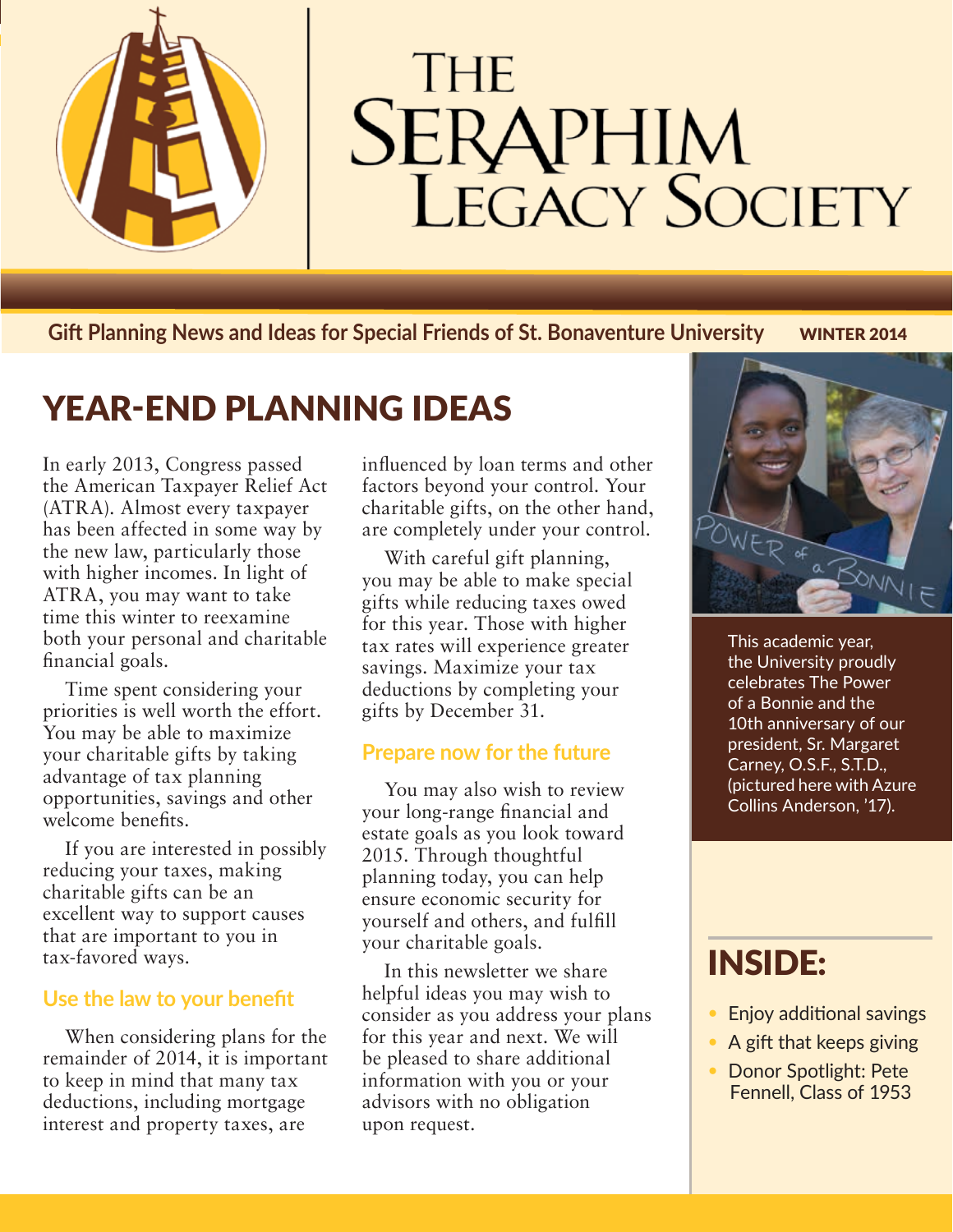## FOR THIS DONOR, ST. BONAVENTURE IS EVERYWHERE

When class of 1953 alumnus J. Peter (Pete) Fennell talks about St. Bonaventure, a variety of stories quickly come to mind.

Here is one of Pete's favorite Bona stories, in his own words:

In early August 1954, several St. Bonaventure graduates were stationed together at Ft. Riley, Kansas. Four of us went to nearby Kansas City for the weekend. On Sunday morning we went to Mass in downtown Kansas City.

After we left Mass, we had some breakfast, then realized we had spent most of our money. We were almost broke. One of the guys said,

"Maybe we can borrow a few bucks from the priest at the church."

So we went back to the church and explained our plight to the tall, middle-aged priest, Monsignor James Collins. We also mentioned we had graduated from a small Catholic college in upstate New York.

"Where did you go to college?" he asked. "St. Bonaventure University," we replied. An easy smile came to his face, and he said, "Follow me."

Msgr. Collins opened the door to his study and hanging on the wall was a large St. Bonaventure banner. He told us he had attended St. Bonaventure as a seminarian and lived in Devereux Hall before he was ordained.

We shared a few Bona stories, and then Msgr. Collins said, "Here is \$200, a few dollars



Pete Fennell Class of 1953

to get you back to Ft. Riley." He also asked us to use the rest of the money to take his best friend and fellow seminarian from St. Bonaventure, Msgr. Joseph Merchant of the church in Manhattan, Kansas, to dinner at the Officers Club. We promised we would (and on several occasions we did dine with Msgr. Merchant).

"Good luck fellows. You made my day," Msgr. Collins said as we departed.

The following Tuesday when I got off duty, I called the rectory at the church in Manhattan. A lady answered the phone and I asked if Msgr. Merchant was in. She

asked who I was, and I replied, "Lt. Fennell from Ft. Riley." She replied, "He has been waiting for your call."

This just goes to show The Power of a Bonnie! I'll never forget this story—or how much St. Bonaventure University has impacted my life.

What Pete learned from Msgr. Collins was the power of giving back. Now he not only makes an annual gift to the University, but has become a member of the Seraphim Legacy Society and has named St. Bonaventure in his estate plans.

"As a first generation college student, what I was able to attain thanks to my Bona education is amazing," Pete said. "I hope others will support the University in their estate plans, too, and impact the lives of future students."

Pete is retired and lives in Elmira, New York.

### PLANNING OVERVIEW

- Act now to maximize tax savings on your 2014 income tax return.
- Save all receipts and\or acknowledgment letters, especially for gifts of \$250 or more.
- Consider making gifts of securities that are worth more than you paid for them for greater tax benefits.

The purpose of this publication is to provide general gift, estate, and financial planning information. It is not intended as legal, accounting or other professional advice. For assistance in planning charitable gifts with other implications, the services of appropriate advisors should be obtained. Consult an attorney for advice if your plans require revision of a will or other legal document. Tax deductions vary based on applicable federal discount rates, which can change on a monthly basis. Some opportunities may not be available in all states. ©MMXIV RFSCO, Inc. All Rights Reserved. NYXPDF-14

2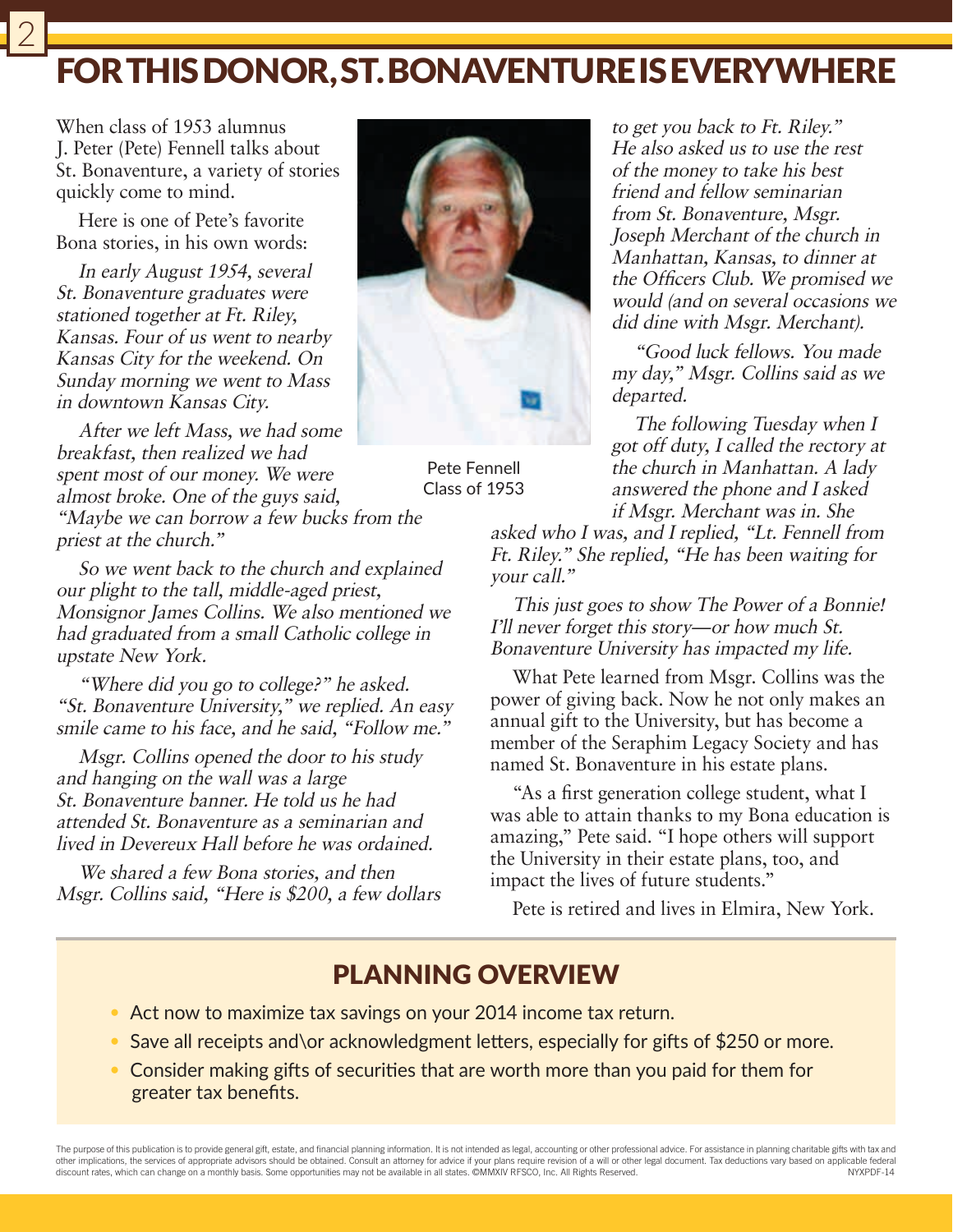## ENJOY ADDITIONAL SAVINGS

Should you wish to make charitable gifts before the end of the year, you may want to pay particular attention to what you choose to give and when you choose to give it.

#### **Maximize deductions**

If you are interested in eliminating tax on up to half of your 2014 adjusted gross income (AGI), you might want to consider making immediate cash, check or online gifts. These gifts must be completed by December 31 to receive tax benefits. Please visit **www.sbu.edu/donate**.

In some instances, gifts may be carried over to reduce taxes in up to five additional years. As an added incentive, charitable gifts are deductible from both regular and alternative minimum taxes. This may not be the case for other deductions.

#### **Benefits of giving securities**

As you consider giving, keep in mind that certain assets owned for more than one year are generally deductible at their full current value. Specifically, this can include assets such as stocks and mutual funds that are currently worth more than you paid for them.

When you give these assets, you can deduct not only what you paid for the property, but also any "paper profit" or gain in the investment. Consequently, on top of regular tax savings, you may also be relieved of capital gains tax that would otherwise be due on a sale of the donated assets.

For example, John and Kathy normally make charitable gifts in the form of cash. This year they chose to give stock that has increased in value since they have owned it. They are then able to deduct the full value of the stock while completely bypassing capital gains tax. See the chart at right for more details.

#### **Secure stock value while making gifts**

Laura owns securities that are worth significantly more than she paid for them. She believes they may continue to increase in value but is not sure. Instead of giving cash, Laura

|                                  | Sell Securities and<br><b>Give Cash</b> |                                             | <b>Give Securities</b> |                                                                |
|----------------------------------|-----------------------------------------|---------------------------------------------|------------------------|----------------------------------------------------------------|
| Asset<br>Value                   | \$10,000                                |                                             | \$10,000               |                                                                |
| Cost                             | \$4,000                                 |                                             | \$4,000                |                                                                |
| Taxable<br>Gain                  | \$6,000                                 |                                             | \$0                    |                                                                |
| Capital<br><b>Gains Rate</b>     | 15%                                     | <b>Net Tax</b><br><b>Savings</b><br>\$2,600 | 0%                     | <b>Net Tax</b><br><b>Savings</b><br>\$3,500,<br>35%<br>Greater |
| Capital<br>Gains Tax             | \$900                                   |                                             | \$0                    |                                                                |
| Amount<br>of Gift                | \$10,000                                |                                             | \$10,000               |                                                                |
| Income<br><b>Tax Rate</b>        | 35%                                     |                                             | 35%                    |                                                                |
| Income<br><b>Tax Savings</b>     | \$3,500                                 |                                             | \$3,500                |                                                                |
| Net Tax<br>Savings               | \$2,600                                 |                                             | \$3,500                |                                                                |
| Number of<br><b>Transactions</b> | $\overline{2}$                          |                                             | 1                      |                                                                |

decides to make a gift using these securities. She is entitled to a tax deduction for their full value.

By using the cash she had originally set aside for giving, Laura is able to repurchase the same number of shares at the current market price. She now owns the same number of shares as before, but she has effectively locked in a new, higher cost basis. Additionally, she is able to forego tax on the increase in value prior to the time of her gift.

If the new shares increase in value, Laura will have less gain to report when she eventually sells the stock. If their value declines, she may be able to deduct the loss for tax purposes.

#### **Giving securities can be simple**

You may want to check with your advisors for more information about tax-favored gifts of securities and other assets. In most cases, a gift of securities is very easy to complete. For instructions on transferring a gift of stock, please contact Diane Frick, Director of Advancement Operations, at (716) 375-7884 or dfrick@sbu.edu.

#### Example of \$10,000 gift